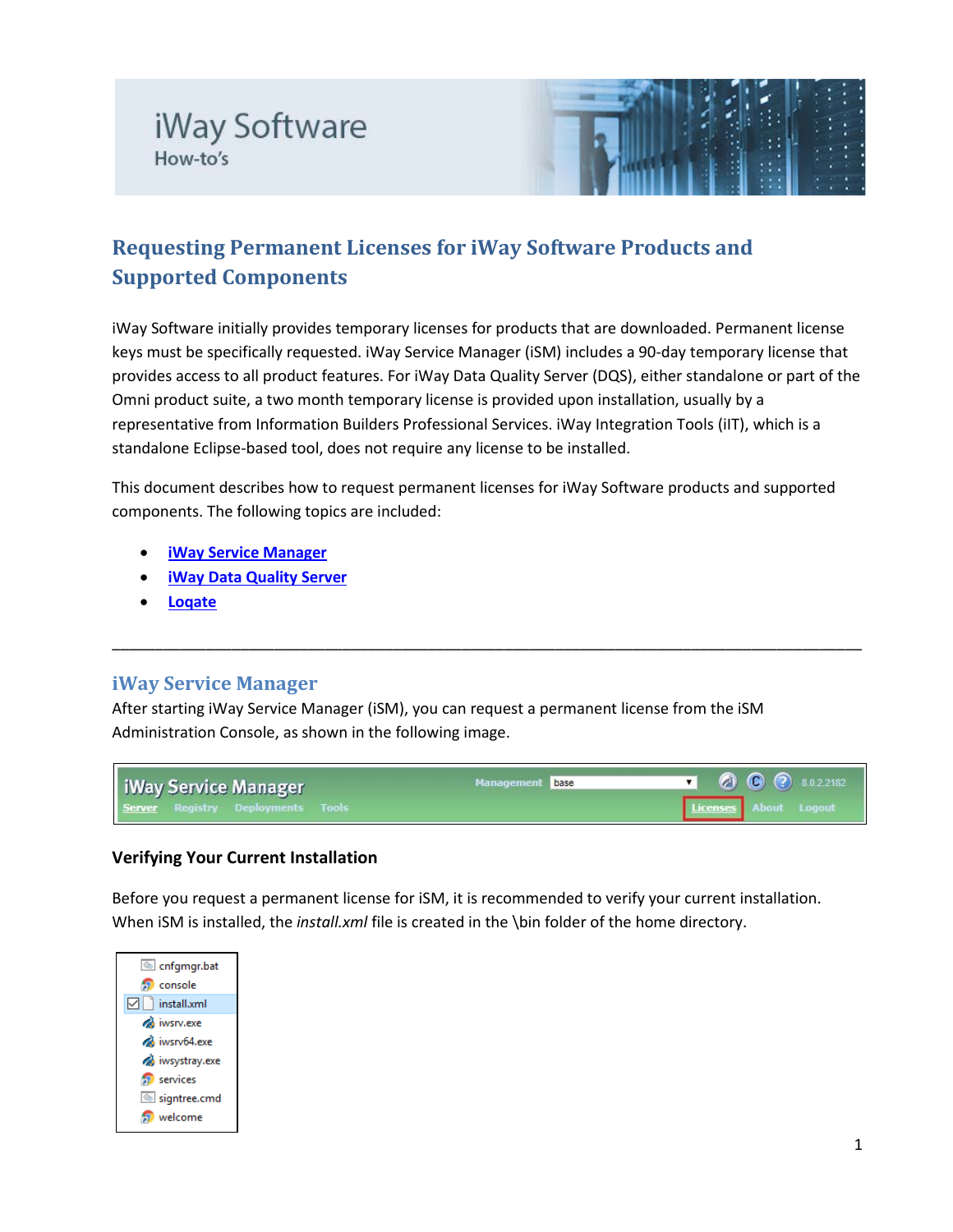For example:

#### C:\Program Files (x86)\iway8\bin

The following image shows the contents of a sample *install.xml* file.



Before requesting your permanent license, verify that the following elements in the *install.xml* file contain valid values. If the values are not valid, then open a support case with Information Builders Customer Support.

• **<HOST>**

Must contain the host name of the machine where iSM is installed.

• **<SITECODE>**

Must contain a valid iWay Software site code that is provided to the customer by a local sales representative. Invalid site code values include 9999, or an incomplete site code that has a missing extension.

• **<CPU>**

Must contain a value that corresponds to the number of cores you purchased (licensed) for iSM. If you are using a Virtual Machine to host iSM, then instruct your system administrator to configure an image that reflects the number of purchased cores for iSM.

Applying for a permanent license with an invalid site code will result in an auto-reply message, which identifies the issue, as shown in the following example.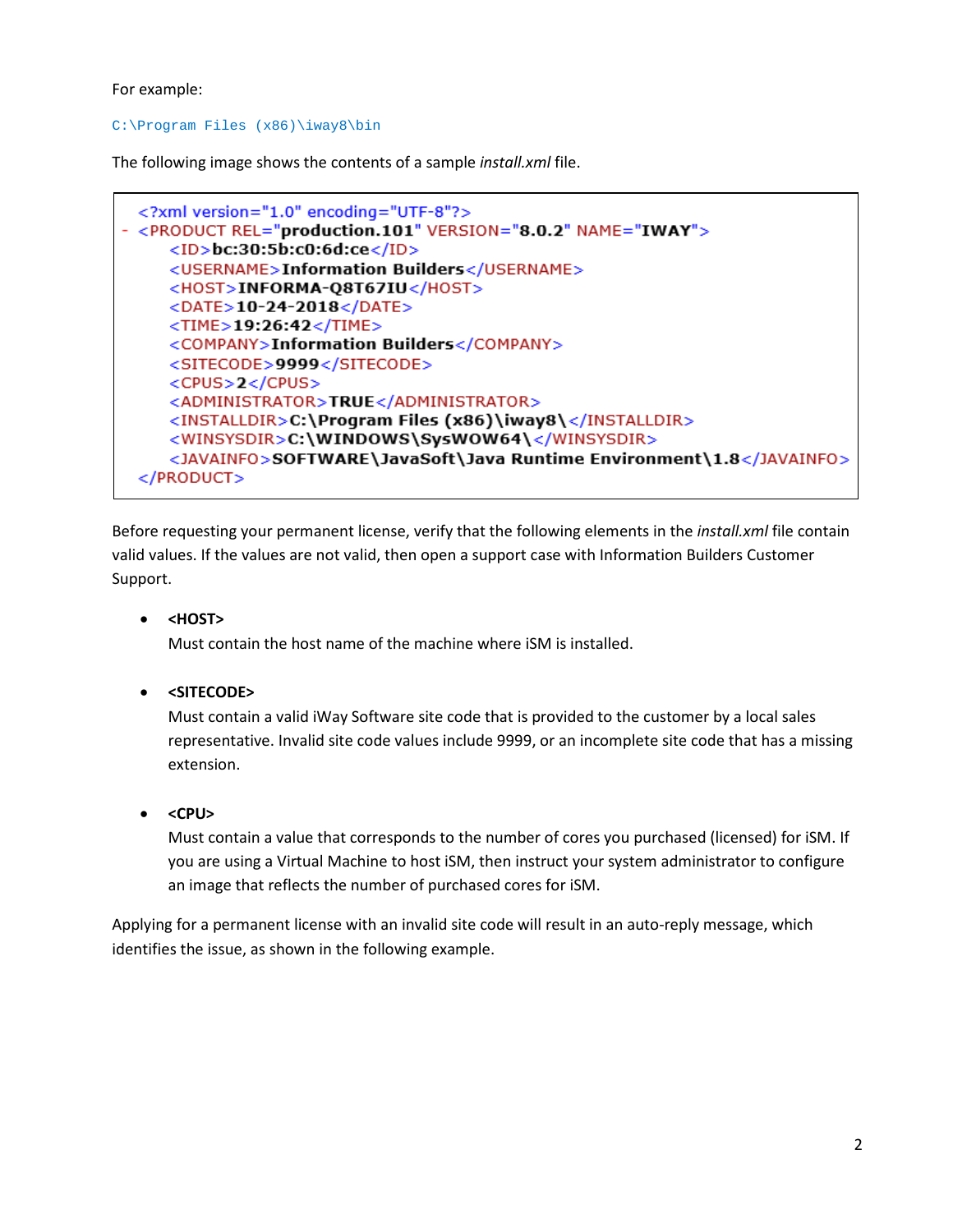| <b>FW: New iWay Registration Discovered</b>                                                                                               |
|-------------------------------------------------------------------------------------------------------------------------------------------|
| feedback                                                                                                                                  |
| ● You forwarded this message on 10/22/2018 11:26 AM.                                                                                      |
| Sent: Fri 10/19/2018 9:08 AM                                                                                                              |
| Го:                                                                                                                                       |
| 0000005931360005941618684.XML (1 KB)<br>Message                                                                                           |
| The attached registration cannot be processed as it has an incomplete SITECODE.                                                           |
| Please open a case with Info response http://inforesponselive.ibi.com to resolve this<br>so that the license can be processed.<br>Thanks. |
| <b>From:</b> feedback<br>Sent: Thursday, October 18, 2018 4:30 PM                                                                         |
| To: LICENSE, IWAY                                                                                                                         |
| Cc: Weinstein, Debbie; Gerber, Inessa; Kohlenbeck, Gabrielle; Vogel, Joseph                                                               |
| Subject: New iWay Registration Discovered                                                                                                 |
| A new registration request has been received from:                                                                                        |
|                                                                                                                                           |
| name:                                                                                                                                     |
| comp.<br>main:                                                                                                                            |
| $tel#$ :                                                                                                                                  |
| The registration is identified as 0000005931360005941618684                                                                               |
| and a copy of the complete form is attached for your convenience.                                                                         |

### **Requesting Your Permanent License**

To request a permanent license for iWay Service Manager (iSM):

- 1. Start iSM and open the iSM Administration Console.
- 2. Click *Licenses* in the menu located on the top, as shown in the following image.



The Licensed Features pane opens, as shown in the following image.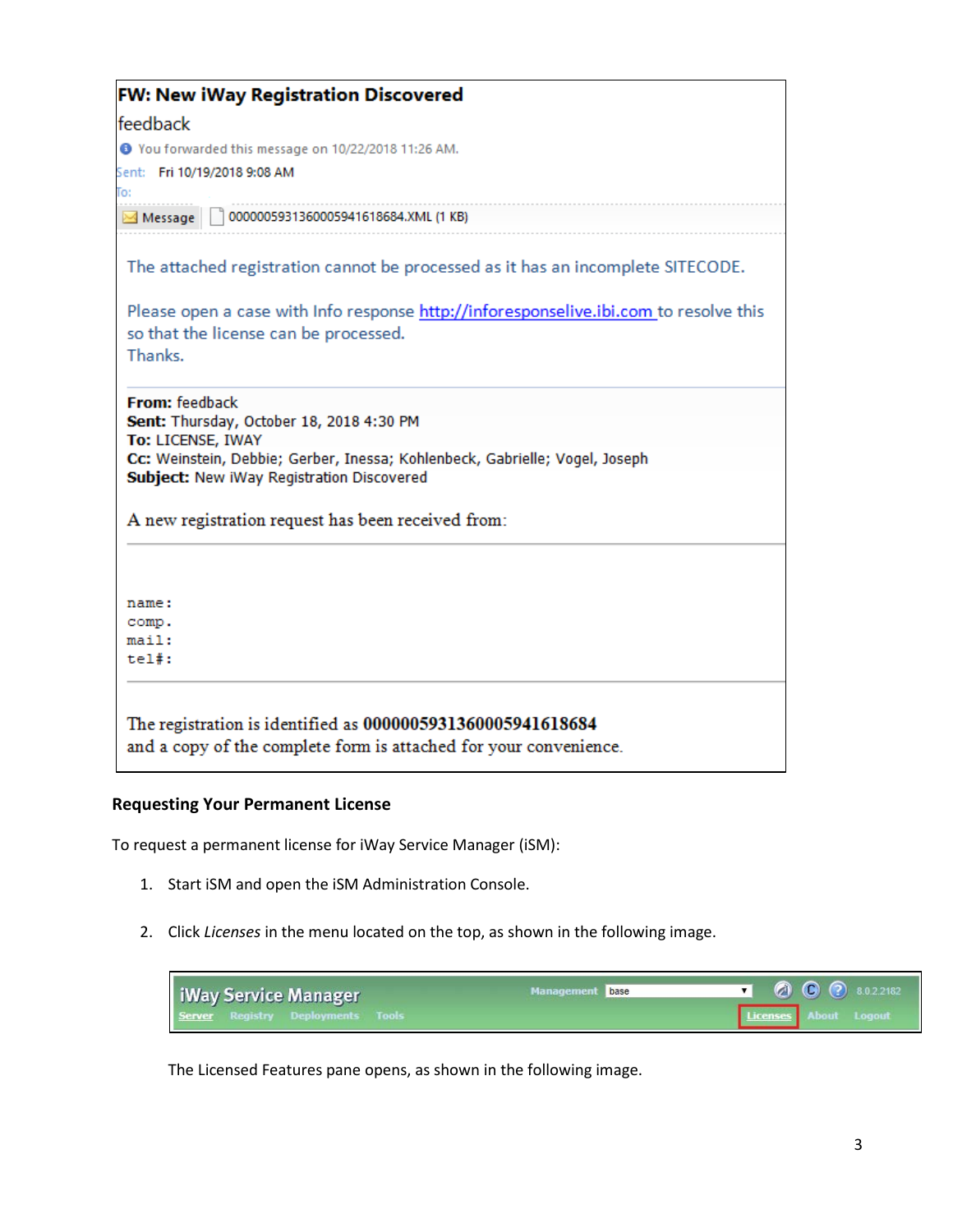| <b>Licensed Features</b>   | Listed below are the names of the license files and the licensed features currently in effect. iWay 8.0.2 Service Manager comes complete with a ninety (90) day trial license. When<br>you register the software you will receive (via email) a license file that is appropriate for your site. The registration process can take several days to complete so please make sure<br>to leave yourself enough time to register the software before the trial license expires. |
|----------------------------|----------------------------------------------------------------------------------------------------------------------------------------------------------------------------------------------------------------------------------------------------------------------------------------------------------------------------------------------------------------------------------------------------------------------------------------------------------------------------|
| <b>License Information</b> |                                                                                                                                                                                                                                                                                                                                                                                                                                                                            |
| <b>Valid License Files</b> | C:\PROGRA~2\iway8\license.xml                                                                                                                                                                                                                                                                                                                                                                                                                                              |
| <b>Trial version</b>       | This free trial of iWay Service Manager will expire in 90 days. If you have purchased iWay Service Manager, make sure you<br>have registered this copy. If you have any questions, please contact iWay Customer Support or your iWay Account<br>Representative                                                                                                                                                                                                             |

3. Click *register the software*.

The Registration pane opens, as shown in the following image.

iWay 8.0.2 Registration - As part of its ongoing commitment to customers evolving business needs, iWay Software has instituted changes to its product licensing scheme. iWay 8.0.2 comes with a complete ninety (90) day trial license for all components. When you register the software you will receive a license (via email) that is appropriate for your site.

| Company                | <b>Phone Number</b>  |
|------------------------|----------------------|
| <b>Full Name</b>       |                      |
| <b>Email Address</b>   |                      |
| Address Line 1         |                      |
| Address Line 2         |                      |
| City                   |                      |
| <b>State</b>           |                      |
| <b>ZIP/Postal Code</b> |                      |
| Country                | <b>United States</b> |
| Submit >>>>>           | <b>EMail</b><br>Web  |

- 4. Provide the requested information on the form.
- 5. Click *Web* or *Email* to submit your information.

Once the request is submitted, a permanent license will be sent to the email address that was specified on the form, usually by the following week.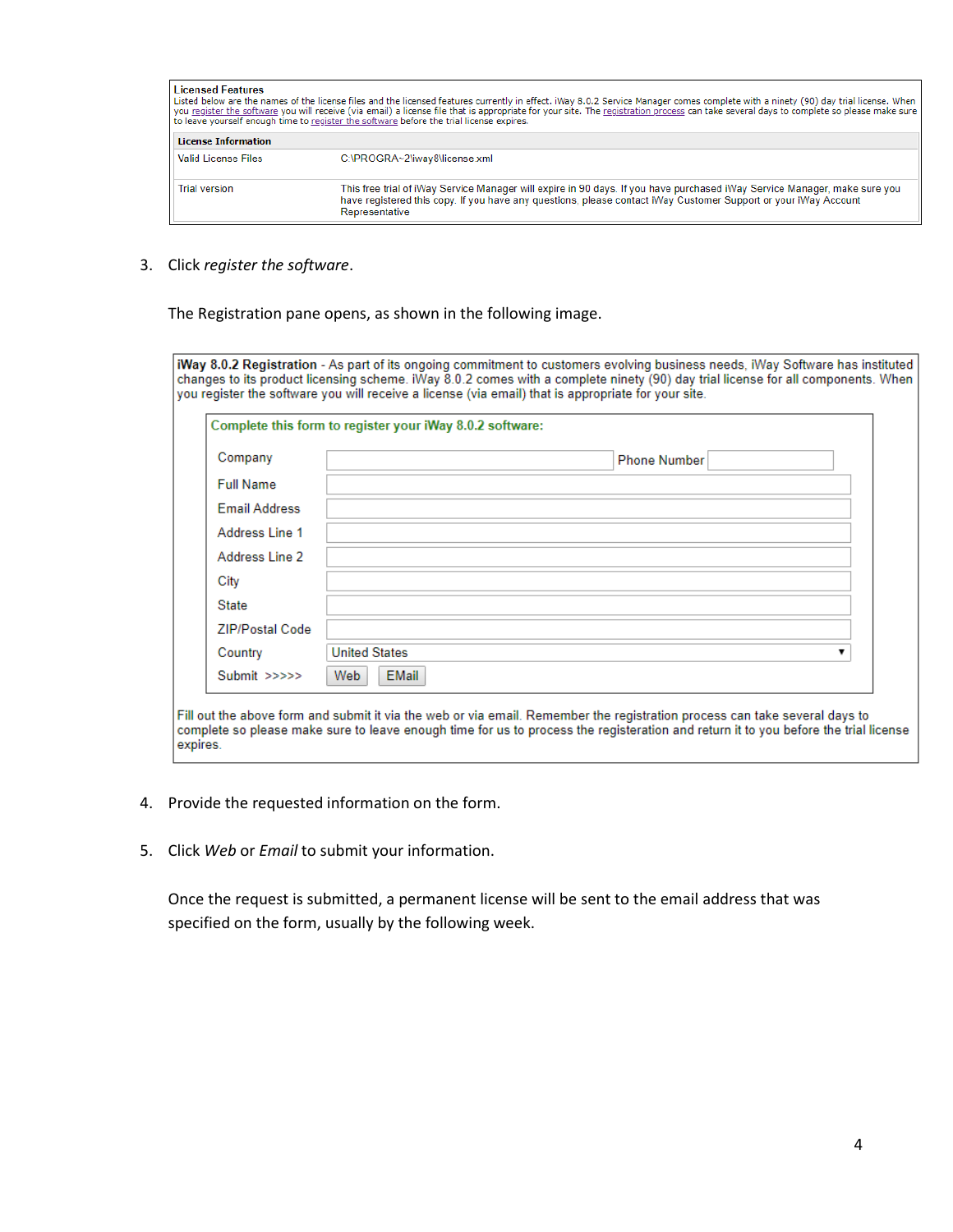# <span id="page-4-0"></span>**iWay Data Quality Server**

There are two types of licenses for iWay Data Quality Server (DQS). The license that is provided depends on the type of purchase.

- **Developer Server License.** Bound by host and IP and sent under the labels **PROD**, **QA**, or **DEV**.
- **Desktop License.** Not bound by host and IP, but restricted for design time only and without production deployment option. This license is sent under the **USER** label.

Perform the following steps to request your permanent license for iWay DQS:

- 1. Go to th[e Technical Support Center](https://techsupport.informationbuilders.com/) and open a support case requesting an iWay DQS permanent license using [Case Management.](https://techsupport.informationbuilders.com/iro/casemanagement.jsp)
- 2. Complete and submit the [iWay Data Quality Server Permanent License Request Form](https://techsupport.informationbuilders.com/tech/iway/iway_ann_dqs_licreq.html) to initiate this permanent license request process.

**Note:** One of the required fields on this form prompts you for the support case number (as shown in the following image) that you will receive after completing step 1 in this procedure.

| iWay/IBI Support Case Number * |  |
|--------------------------------|--|
|                                |  |
|                                |  |

- 3. Open iWay DQS.
- 4. Click *Help* on the menu bar and select *License Information* from the context menu, as shown in the following image.

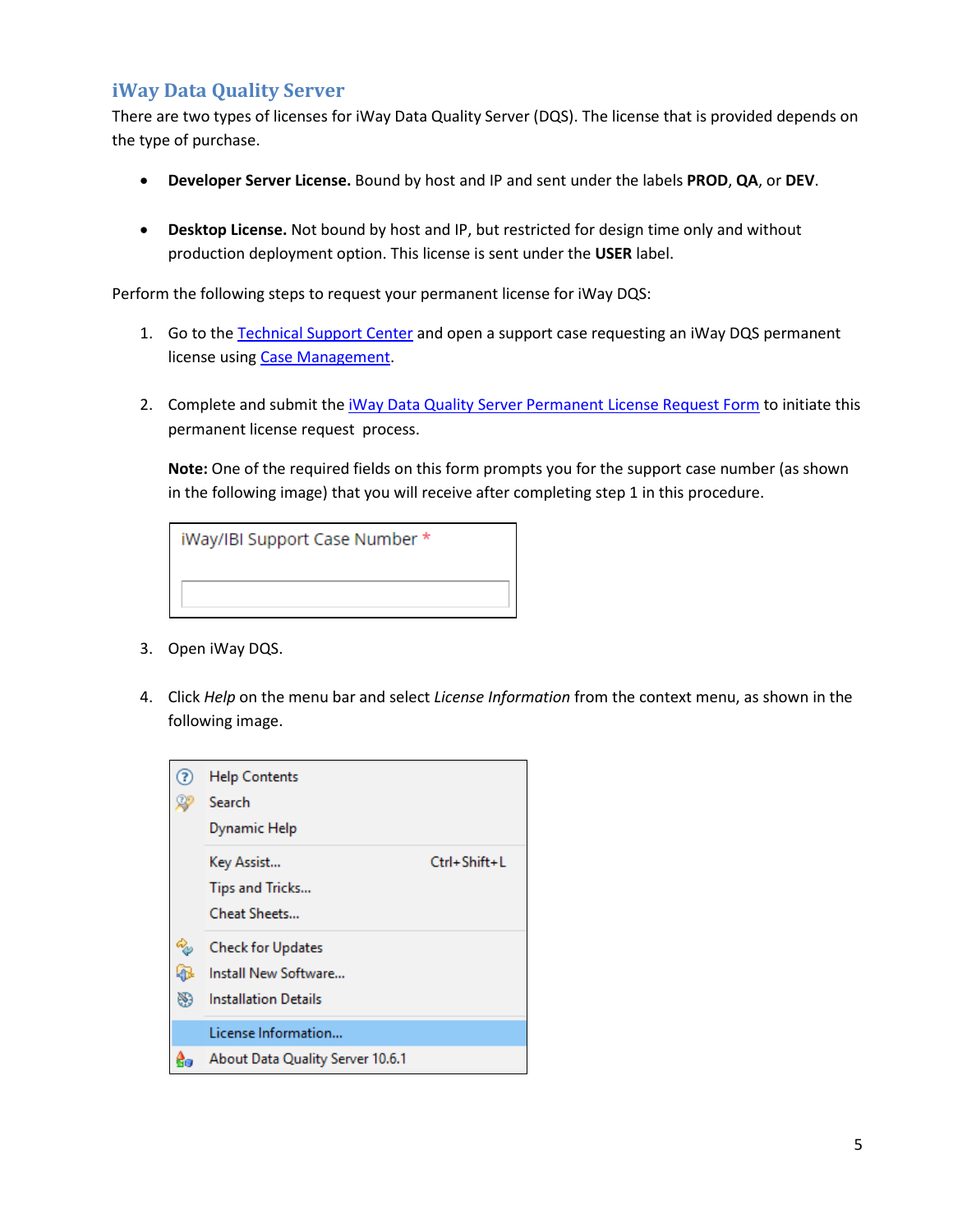The License Information dialog opens, as shown in the following image.

| <b>C</b> <sub>®</sub> License Information              |                                                             |           | × |
|--------------------------------------------------------|-------------------------------------------------------------|-----------|---|
| Information about license for current runtime (10.6.1) |                                                             |           |   |
| Property                                               | Value                                                       |           |   |
| $\vee$ License                                         |                                                             |           |   |
| Valid for core version(s)                              | 10.6.1                                                      |           |   |
| Customer                                               | iWay Software                                               |           |   |
| User name                                              |                                                             |           |   |
| Valid to                                               | 2018-11-28                                                  |           |   |
| Processors                                             | 24                                                          |           |   |
| IP                                                     | not restricted                                              |           |   |
| <b>MAC</b>                                             | not restricted                                              |           |   |
| License text                                           |                                                             |           |   |
| Notification                                           | This is a trial license key only. It's valid or Y           |           |   |
| ∢                                                      |                                                             |           |   |
|                                                        | Install License C Create License Request Bihow All Licenses |           |   |
|                                                        |                                                             |           |   |
|                                                        |                                                             |           |   |
|                                                        |                                                             |           |   |
|                                                        |                                                             | <b>OK</b> |   |
|                                                        |                                                             |           |   |

5. Click *Create License Request*.

**Note:** On non-Windows platforms where the iWay DQS GUI may not be available (for example, UNIX or Linux), you can run the Generate License Request utility by executing the following script:

*<DQS\_home>*/runtime/bin/**generateLicRequest.sh**

- 6. Save the system information that is generated by this utility in a .txt file on your file system.
- 7. Attach or upload this information to the support case that you previously opened after completing step 1 in this procedure.

Once the permanent license is available, it will be sent to you by email and also attached to the support case. In the event of an emergency or an urgent requirement, a temporary iWay DQS license can be requested by opening a support case.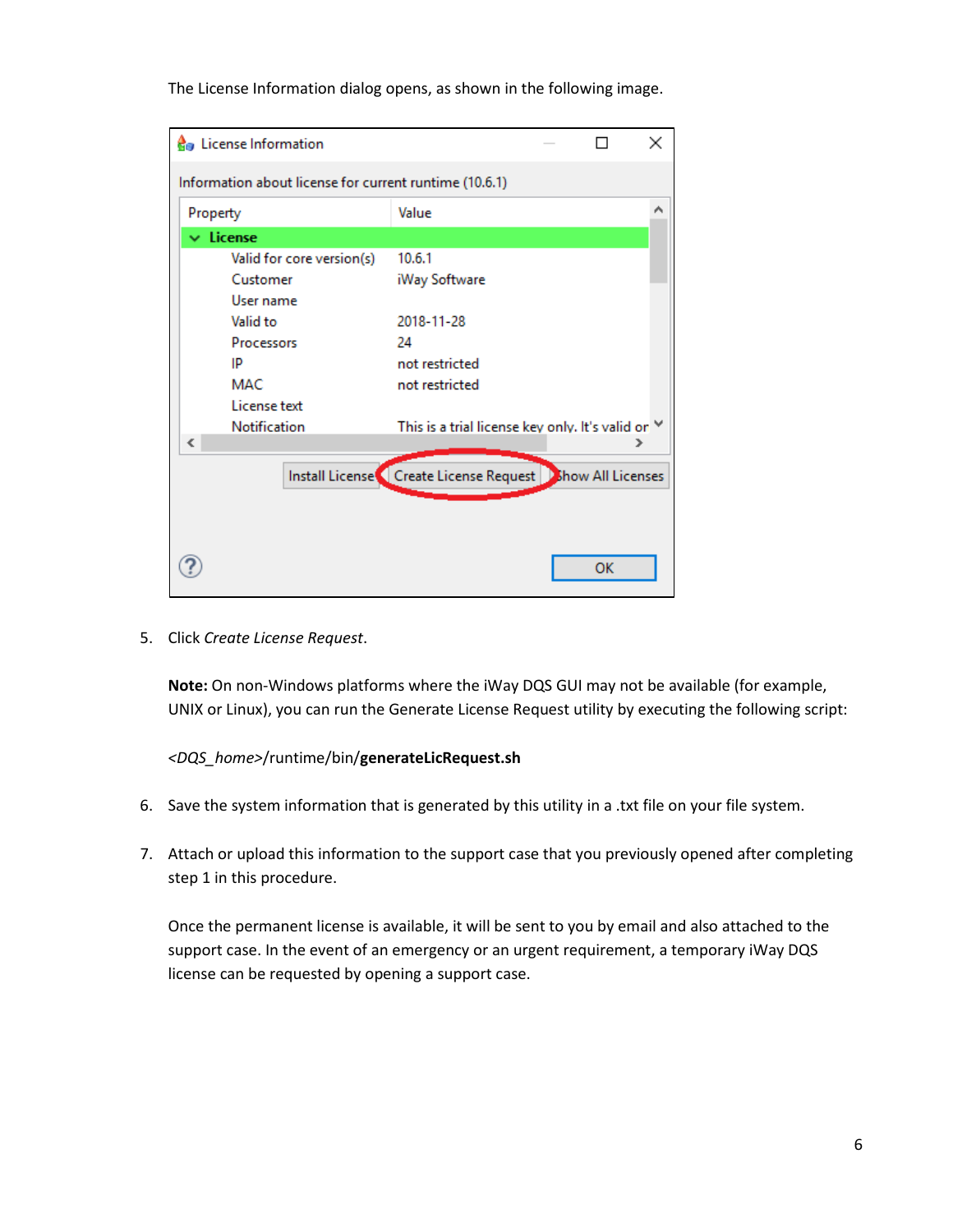# <span id="page-6-0"></span>**Loqate**

Loqate is supported component used to enable address cleansing operations in the Omni Data Quality Workbench or the standalone version of iWay DQS. Once your request for a permanent iWay DQS license is submitted and received, a determination is made as to whether you are eligible for a Loqate license based on Information Builders records. If you have not received a license key for Loqate, then contact Information Builders Customer Support.

Before installing Loqate, ensure that you have received a Loqate license key through email, as shown in the following example.

| Logate License Key                   | Datapacks included  |                            | <b>Customer</b> |
|--------------------------------------|---------------------|----------------------------|-----------------|
|                                      | <b>DSVUSA</b>       | <b>USA Verify Dataset</b>  |                 |
| AF9378A5-E7FD-4CC5-A2C8-93C3E00BAA11 | DSGUSA3             | USA Geocode3 Dataset       |                 |
|                                      | DSGUSA <sub>2</sub> | USA Geocode2 Dataset       |                 |
|                                      | DSGUSA1             | USA Geocode1 Dataset       |                 |
|                                      |                     | Knowledge Base             |                 |
|                                      | <b>KBCOMMON</b>     | Common                     |                 |
|                                      | <b>DSGUSA</b>       | <b>USA Geocode Dataset</b> |                 |

The Loqate license key must be provided during the Loqate installation.

### **Expiration**

Loqate licenses work on a subscription basis and expire after one year. The actual expiration date varies based on when the license was issued. Loqate will send you an email reminder about 30 days before the expiration date.

To keep the current Loqate installation active, the Loqate subscription must first be renewed. Once the Loqate subscription is renewed, the installation program (*InstallManager.bat*) must be rerun. When doing so, you must specify the original Loqate license that was delivered. The Loqate back-end server will verify the subscription renewal. When verified, a new runtime license file will be downloaded to your local Loqate installation. At this point, you should also refresh your Loqate datapacks to acquire the latest knowledgebase.

### **Checking Your Loqate License Expiration Date**

If your Loqate license expires, the Loqate engine will return a value of all zeros (0) in the AVC code, and an error may not be obvious.

To check the expiration date, run the following command and copy the results to a file:

On Windows:

C:\loqate>lqtbatch –d *[locate\_installation\_directory]*\data>X.txt

#### On Unix/Linux:

lqtbatch –d *[locate\_installation\_directory]*/data